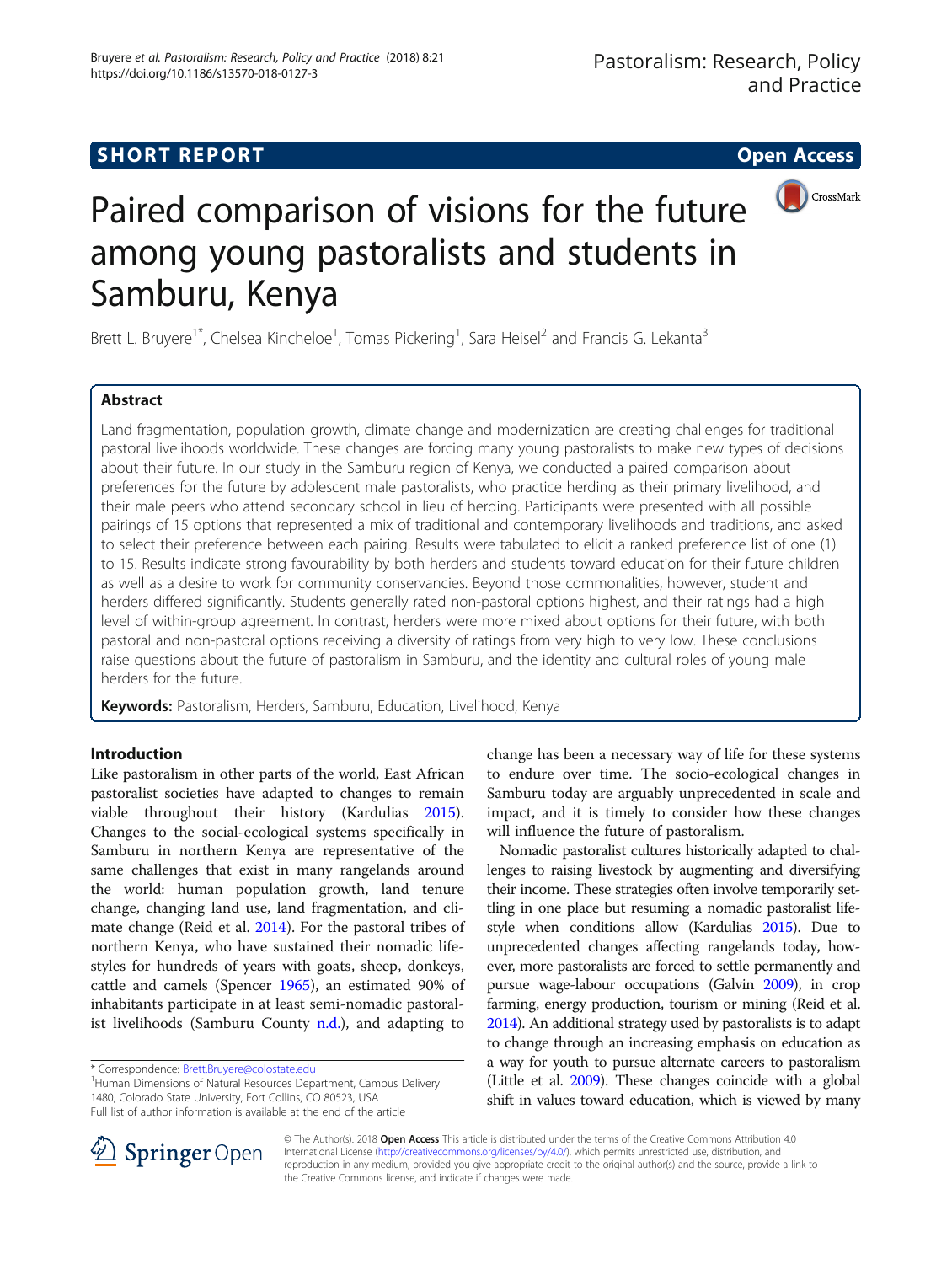international agencies, including the United Nations, as a viable poverty alleviation strategy (Tarabini [2009](#page-6-0)).

The goal of our study was to assess perceptions about the future among adolescent male herders, who raise livestock as their primary livelihood, and to compare their perceptions to their male school-going peers, specifically in terms of differences in how each group rates traditional (e.g., pastoral) and contemporary options. While our study took place in one region of Kenya, given that the changes in Samburu are generally similar to some other rangeland areas around the world, our results can help contribute to an understanding at a larger scale about adaptive strategies by pastoralists.

# Study area

The Samburu region lies in the northern central part of Kenya, approximately 300 km north of Nairobi (the capital), covers  $21,022$  km<sup>2</sup> of arid and largely barren land, and supports approximately 224,000 people (see Figure 1). The rugged Samburu landscape provides vital wildlife habitat, supporting dozens of species, including elephants (Africana loxodonta), lions (Panthera leo), and the endangered Grevy's Zebra (Equus grevyi). The region receives an average rainfall of 200–250 mm annually, mostly during two periods—March to early June and November to December. The area is supported by one primary water source for wildlife and people, the Ewaso Ngiro River, which starts approximately 120 km upslope from Samburu on the western side of Mount Kenya.



# Socio-ecological change in Samburu

Pastoralist herders in Samburu face many of the same challenges that exist globally (Greiner [2012\)](#page-6-0), such as shifts from community-held lands to privatization so as to diversify and increase wealth (Fratkin and Roth [2005](#page-6-0)), as well as to secure lands from outside interests (Lesorogol [2003\)](#page-6-0). Further, climate change presents unprecedented challenges to rangelands in Samburu. Regions of northern Kenya, such as nearby Turkana County, are expected to become hotter and drier (Human Rights Watch [2015](#page-6-0)) and will create more extreme hardship on pastoralism as a result. Water and fodder, already scarce during dry seasons, are expected to become more limited (Russell [2014\)](#page-6-0). Further, the emergence of community conservancies and grazing management plans in the past decade has led to decreased mobility and flexibility for pastoralists (Bedelian and Ogutu [2017\)](#page-6-0).

In addition to climate-related challenges, herders in Samburu endure common and often intense conflicts with other pastoralists. Further, increased availability of weaponry (Mbutu [2007](#page-6-0)) has intensified inter-ethnic conflict and livestock raiding as a result. Even without limited resources, such conflict often persists, as it has for many generations (Opiyo et al. [2012](#page-6-0); Schilling et al., [2012\)](#page-6-0).

While challenges persist, there are changes that can contribute positively to social-economic change in the region, as well. The Kenya Vision 2030 project includes substantial road-building and similar infrastructure improvements, which can lay the groundwork for new economies in local communities; albeit such development can have trade-offs if not managed strategically (see Kochore [2016](#page-6-0)). Similarly, improvements in cellular coverage throughout northern Kenya has led to development of smart-phone applications to monitor rangeland condition (i.e., Land Potential Knowledge Systems), although Asaka and Smucker's [\(2016\)](#page-6-0) study noted that improved cellular coverage (and therefore, communication potential) has not led to changes in herding behaviour.

Based on relationships and trust with various elder groups, we conducted our study in and near Archer's Post in Samburu County, a community of approximately 4,000 people that is a gateway community to nearby Buffalo Springs, Shaba and Samburu National Reserves. While pastoralism continues to be a primary livelihood, with cows, sheep and goats the most common animals being raised, recent improvements in infrastructure (e.g., tarmac roads, cellular network coverage, electricity) have facilitated new livelihood options related to shop-keeping, service industry and government services (e.g., schools, medical clinics).

# Methods

### Study design and sampling

In this study, 23 adolescent male herders and 23 secondary school boys, ages approximately 14 to 25, were re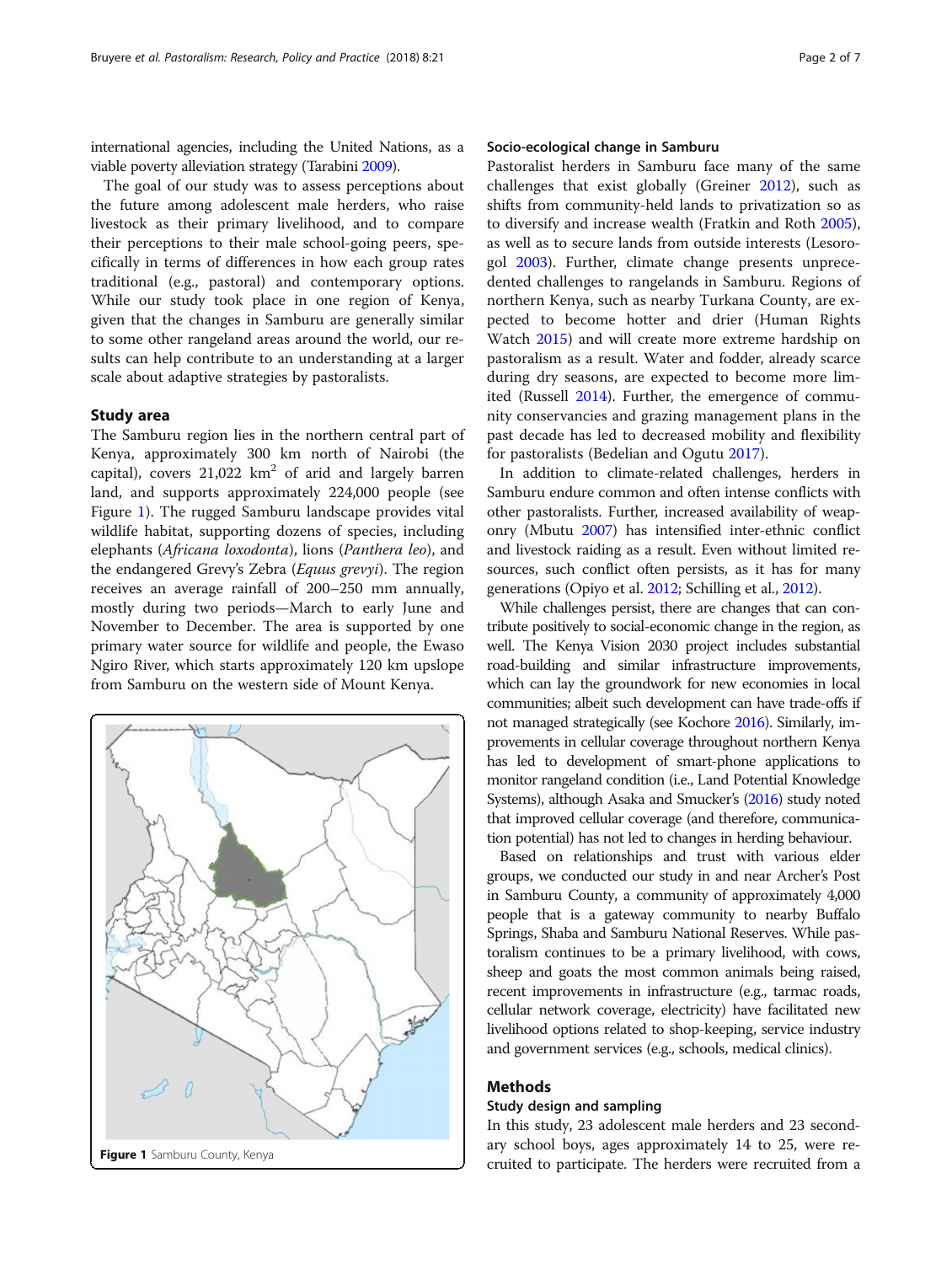weekly livestock market, which attracts pastoralists from around the region. This convenience sampling approach was used rather than a more randomized approach due to practical considerations such as the difficulty in determining a viable sampling frame, difficult terrain to navigate and the frequent mobility of pastoralists. Students were selected from a local organization which convened students for various life skills programming during the school breaks. Student participation was voluntary and unrelated to the main scheduled activities in the programme.

# Paired comparison

Participants were presented with 15 possible scenarios that represented a mix of traditional and contemporary ways of living and earning an income. The 15 options were derived with input from local advisors about what would represent a) traditional and b) contemporary or emerging livelihoods. For example, "live in a house made of stone" and "own rooms that you can rent to others" represented contemporary options, and "own mostly cows in your herd" and "graze freely wherever you want" represented traditional ways of living. In some instances, specific items represented both, such as "hire somebody to herd your livestock" in which hiring someone is a contemporary practice, but retaining livestock is traditional. See Table 1 for a list of the 15 items.

Paired comparison was selected as the preferred method in this study because of the effectiveness with which it can be facilitated in groups with limited formal education and its prior use in similar contexts (see Bett et al. [2008;](#page-6-0) Sorokowksi et al., [2015\)](#page-6-0). Participants compare two items at a time from a larger set, and must choose one option as their preference. Previous researchers have successfully applied paired comparison in conservation contexts, including perceptions of wildlife conservation funding (Dayer et al. [2016\)](#page-6-0) and sea turtle management in Japan (Ishizaki et al. [2011](#page-6-0)).

#### Data collection

Two trained local research assistants presented pairings of two options at a time (out of 15). Participants indicated which of the two they preferred for their future. This continued until all possible comparisons—a total of 90 pairings—were presented. Each herder was paid 500 shillings (approximately USD 5) for their participation while students were not compensated. This strategy was recommended by local advisors since herders are self-employed, and their participation potentially took them away from potential income-earning activity at the market. Students, on the other hand, participated during their holiday break. Depending on participant preference, research assistants administered the paired comparison in Maa/Samburu (the local language), Swahili or English (both are national languages in Kenya).

| All sons attend school (C)                  |
|---------------------------------------------|
| All daughters attend school (C)             |
| Hire somebody to herd your livestock (T& C) |
| Work for a conservancy $(C)$                |
| Graze freely wherever you want (T)          |
| A healthy balance of wildlife $(T & C)$     |
| Never lose livestock to a predator (T)      |
| Purchase more livestock (T)                 |
| Keep extra money in a bank $(C)$            |
| Own your own plot (C)                       |
| Live in a home made from stone (C)          |
| Own rooms that you can rent to others (C)   |
| Own mostly cows in your herd (T)            |
| Own mostly goats and sheep in your herd (T) |
| Own mostly camels in your herd (T)          |
|                                             |

# Analysis

Following the paired comparison, we counted how often a given option "won" when matched with each of the other 14 options. From this, we generated a ranked list of all options. For example, if a herder indicated that "all of my sons attend school" was the preferred option in 10 out of 14 pairings, and no other option had more than 10 "wins," it was ranked as the herder's top priority. The item with the lowest number of "wins" was ranked as 15.

The rankings were analyzed in the Statistical Program for the Social Sciences (SPSS). Descriptive statistics were generated to quantify the mean and standard deviation for each item's ranking. Additionally, independent sample t-tests were run to compare differences between herders' and students' rankings. Statistical significance was set at  $p \leq 0.05$ .

# Results

The top two ranked items—(1) all sons attend school and (2) all daughters attend school—were the same for both groups. "Work for a conservancy" was also similarly ranked for both groups, in the top four for each. The remaining items varied notably between the two groups. For example, "a healthy balance of wildlife" on average was ranked by students as a third highest priority (3), while herders gave the same item an average ranking of 12. Herder's average rank for "own mostly cows in your or your family's herd" was third (3), but 11th for students. The five lowest ranked items for students (rankings 11 through 15) were the five items related to pastoralism (see Table [2\)](#page-3-0).

Independent sample t-tests were run to compare the two groups' rankings on all 15 items. Results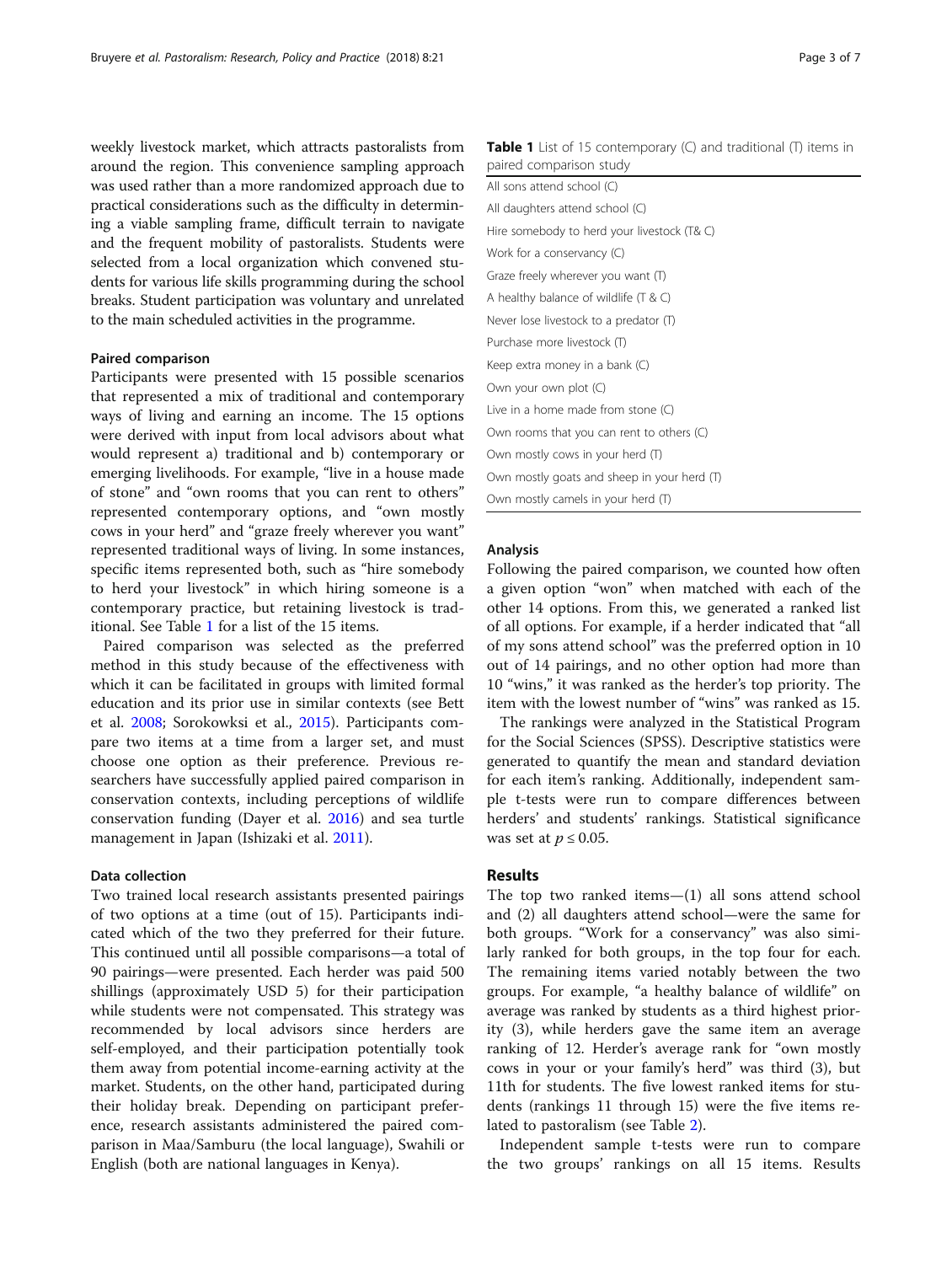<span id="page-3-0"></span>Table 2 Ranked options for herders and school-enrolled youth in order of preference

| Overall<br>preference | Herders                                    | Students                                   |
|-----------------------|--------------------------------------------|--------------------------------------------|
| 1 (highest)           | All sons attend school                     | All sons attend school                     |
| 2                     | All daughters attend<br>school             | All daughters attend<br>school             |
| 3                     | Own mostly goats and<br>sheep in your herd | A healthy wildlife<br>population           |
| 4                     | Work for a conservancy                     | Work for a conservancy                     |
| 5                     | Own mostly cows in your<br>herd            | Own rooms that you can<br>rent to others   |
| 6                     | Keep extra money in a<br>bank              | Live in a house made from<br>stone         |
| 7                     | Own rooms that you can<br>rent to others   | Own your own plot                          |
| 8                     | Purchase more livestock                    | Never lose livestock to a<br>predator      |
| 9                     | Live in a house made from<br>stone         | Keep extra money in a<br>bank              |
| 10                    | Own mostly camels in<br>your herd          | Hire somebody to herd<br>your livestock    |
| 11                    | Own your own plot                          | Own mostly cows in your<br>herd            |
| 12                    | A healthy wildlife<br>population           | Own mostly camels in<br>your herd          |
| 13                    | Hire somebody to herd<br>your livestock    | Purchase more livestock                    |
| 14                    | Graze freely wherever you<br>want          | Own mostly goats and<br>sheep in your herd |
| 15 (lowest)           | Never lose livestock to a<br>predator      | Graze freely wherever you<br>want          |

showed 11 statistically significant differences (see Table [3](#page-4-0)). The standard deviations for the 15 items ranged between 0.84 and 3.98 for students, and 2.27 and 4.79 for herder. Herder standard deviations were higher for all 15 items compared to students (see Table [3](#page-4-0)).

In terms of similarities between students' and herders' findings, Figure [2](#page-4-0) shows boxplots of both groups' high ranking of their sons and daughters attending school and the wider distribution of responses by herders on these two items.

Figure [3](#page-5-0) presents boxplots for two variables that represent differences between the two groups on a traditional livelihood, owning mostly goats/sheep in your herd, and a contemporary way of living, living in a house made of stone. In the former, Figure [3](#page-5-0) shows students placed a lower priority on goats/sheep compared to herders. For living in a house made of stone, students generally gave this outcome a higher ranking, and herders were more widely distributed as a group in how they felt about both items. This was a common trend among nearly all of the 15 items.

# **Discussion**

The results of this study show that both herders and students place a high value on education; their future sons and daughters attending school were the top two ranked items for both groups (though with a higher standard deviation among herder). According to prior research by Tarabini [\(2009\)](#page-6-0) and Lesorogol et al. ([2011](#page-6-0)), this result can be interpreted as an adaptive strategy to address poverty and its associated consequences, due in part to emerging challenges to pastoralism.

The high value on education is particularly notable for herders, given that few of the herders in this study completed even a few years of primary school. An informal follow-up discussion with a subset of herders to share results revealed they want their children in school for them to get a good job and have a more prosperous life than their own. This aligns with prior research, including work in this region (Lesorogol et al. [2011](#page-6-0)) which showed favorable attitudes about school attendance were linked to the potential for income and poverty alleviation.

This finding should also be considered in context with Little et al.'s [\(2009\)](#page-6-0) study of pastoralism, which concluded that education led to increased food security and enhanced general welfare, and also a decrease in livestock ownership. The implication of the results of this study, if Little et al.'s ([2009\)](#page-6-0) findings are applicable here, is that since both students and herders see education for their children as a high priority, and should that come to fruition for most of them, it could have a positive impact at a notable scale in terms of the improvements in poverty levels and health.

A second similarity between students and herder was their desire for a job with a conservancy, which are community-based protected areas managed to support both wildlife conservation and livestock grazing. The desire for these jobs was rooted in different motivations for the two groups. For students, the desire for a conservancy job was based on a blend of interests that included earning a steady income while also working in the field of conservation, a field that many associated with tourism and opportunities to interact with foreigners. The motivations for herders was different; they expressed a motivation rooted in reliable income and poverty alleviation. This also shows the willingness of some herders to potentially supplement their income-earning options to include non-pastoral means of making of living, though research by Kardulias [\(2015](#page-6-0)) suggests that most pastoralists return to herding after settling temporarily to pursue other income-earning opportunities. Overall, the findings about participants' children attending school and a desire for a conservancy job show both groups are willing to adapt from some long-standing aspects of their prevailing culture.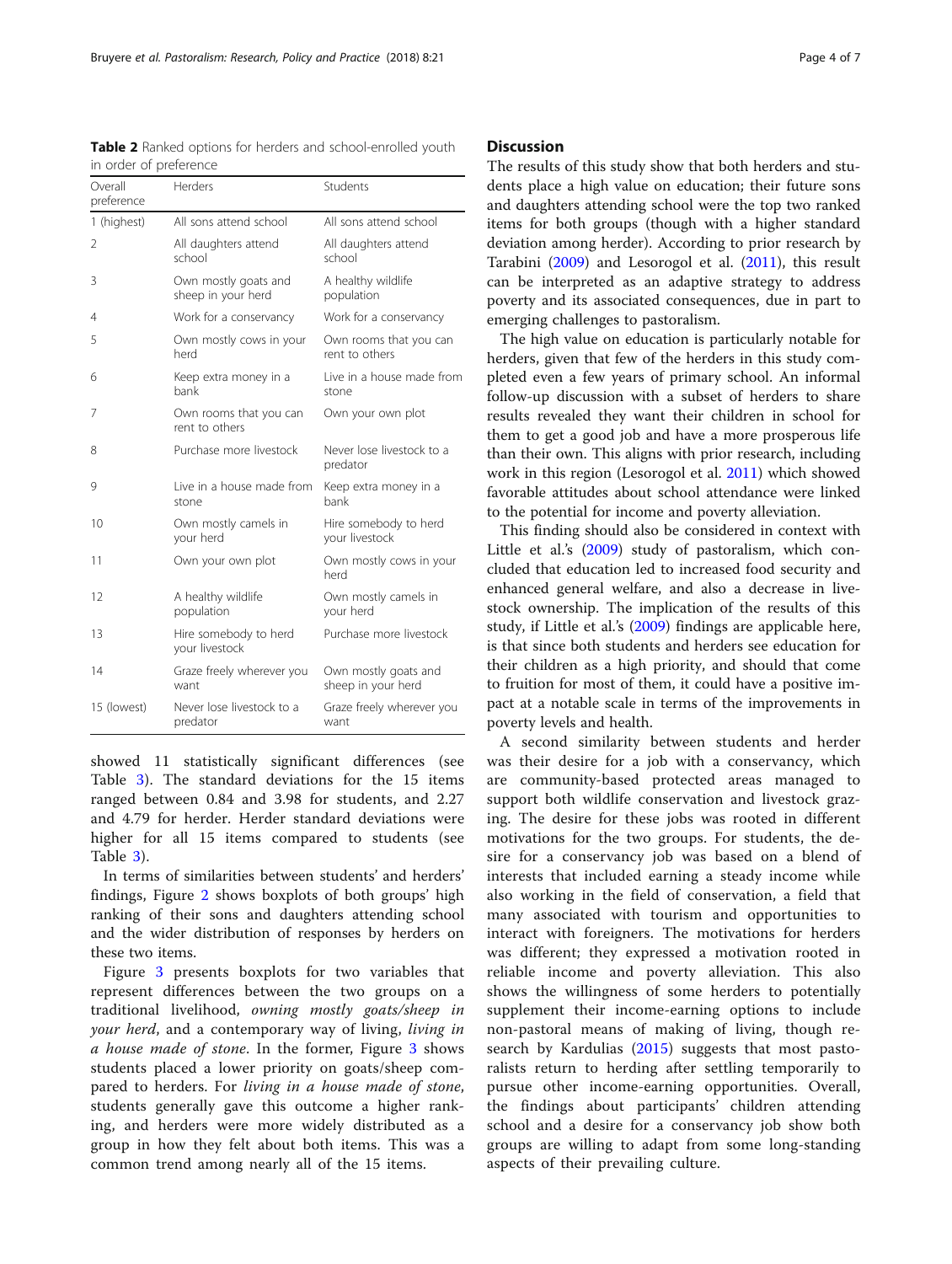| Rated items                               | Group'                                                        |                                                              | $t$ -value | $p$ -value |
|-------------------------------------------|---------------------------------------------------------------|--------------------------------------------------------------|------------|------------|
|                                           | Mean $(\overline{x})$ student ranking <sup>2</sup> and (s.d.) | Mean $(\overline{x})$ herder ranking <sup>2</sup> and (s.d.) |            |            |
| Work for a conservancy                    | 4.87(2.78)                                                    | 5.13(3.43)                                                   | $-.28$     | .78        |
| Hire somebody to herd your livestock      | 8.91 (3.07)                                                   | 9.91 (3.96)                                                  | $-.96$     | .34        |
| Own mostly camels in your herd            | 10.26 (2.53)                                                  | 8.74 (4.72)                                                  | 1.36       | .18        |
| Own rooms you can rent to others          | 5.74 (2.99)                                                   | 7.39 (4.27)                                                  | $-1.52$    | .14        |
| Keep extra money in a bank                | 8.65(3.02)                                                    | 6.91(4.18)                                                   | 1.62       | .11        |
| All daughters attend school               | 2.09(1.16)                                                    | 4.17(3.83)                                                   | $-2.50$    | .02        |
| Own your own plot                         | 6.78(2.41)                                                    | 8.73 (3.28)                                                  | $-2.31$    | .03        |
| Graze freely wherever you want            | 12.78 (3.21)                                                  | 10.34 (3.41)                                                 | 2.49       | .02        |
| Purchase more livestock                   | 10.30(3.11)                                                   | 8.09(3.12)                                                   | 2.42       | .02        |
| Live in a house made from stone           | 6.30(2.26)                                                    | 8.65(3.91)                                                   | $-2.49$    | .02        |
| Never lose livestock to a predator        | 8.04 (3.98)                                                   | 11.52 (4.79)                                                 | $-2.68$    | .01        |
| A healthy wildlife population             | 4.22(3.46)                                                    | 8.83 (4.06)                                                  | $-4.16$    | < 01       |
| All sons attend school                    | 1.61(.84)                                                     | 3.17(2.27)                                                   | $-3.10$    | < 01       |
| Own mostly cows in your herd              | 9.87(2.86)                                                    | 6.00(4.01)                                                   | 3.73       | < 0.01     |
| Own mostly goats and sheep in your herd   | 10.83 (2.59)                                                  | 4.96 (3.56)                                                  | 6.40       | < 0.01     |
| $1n - 23$ for harders and 23 for students |                                                               |                                                              |            |            |

<span id="page-4-0"></span>Table 3 Differences between herders and students on 15 possible future outcomes, in order of statistical significance

 $^1n$  = 23 for herders and 23 for students<br><sup>2</sup>scale of 1 (highest ranked preference) to 15 (lowest ranked preference)

Beyond the similarities discussed above, the two groups differed notably. Student results indicated the group, as a whole, are willing to go further in adapting their lives and leave pastoralism for more contemporary livelihood options, while herders' sentiments were mixed. Students rated items such as "own rooms that you can rent to others," "live in a house made from

stone," and "own your own plot" highly. These each represent a departure from traditional ways of living. In fact, the five lowest ranked items for students were all related to pastoralism. However, a decline in pastoralism raises compelling social and cultural questions, since herding has long carried extraordinary cultural significance and meaning in the region.

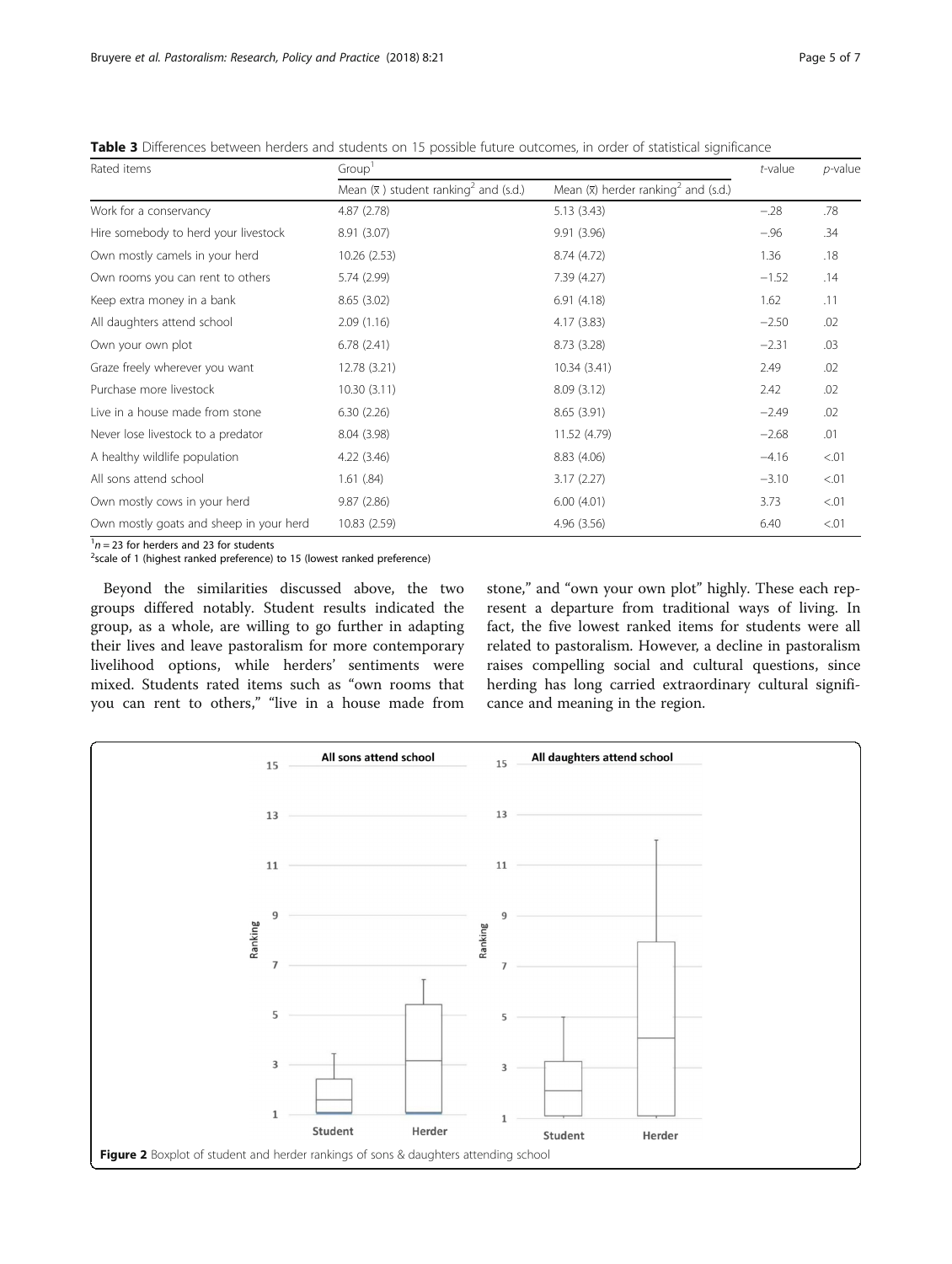<span id="page-5-0"></span>

As the descriptive statistics indicate, the distribution of herders' responses is wide. There are seven (7) items with means between seven (7) and nine (9) [the midpoint of the total range of one (1) to 15], and upon closer inspection, this is the result of many items having both very low and very high ratings (a finding supported by the high standard deviations for herders). There are herders who strongly want to own a plot, to own rooms they can rent to others, and to have a house made from stone, for example, and there are those who do not, and who prioritize pastoralism-related options more highly. From a standpoint of sociology's role theory (see Hindin [2007\)](#page-6-0), the implications of these differences could be stark. Traditionally, herders kept livestock, and those roles bound them together in a type of brotherhood. Today, changing conditions challenge the viability or need for that role – many families have chosen for their sons to attend school rather than herd animals – and this can cause tension and conflict, as individuals navigate between which social norms to follow. (i.e., herder or student norms) and experience the respective social rewards or consequences. A herder who chooses to live in a house made from stone might be favourably perceived by some of their peers, but shamed by others for "leaving" a traditional livelihood. Similarly, students, most of whom attend boarding schools where their student identity is supported and rewarded daily, return home during school breaks, often to families and a culture that see them as a herder, according to their age. It is common for a family to have some sons attend school and others who herd, creating a complex situation when it comes to expected social roles.

The future of pastoralism is difficult to envision in Samburu. Since herders are strongly inclined for their children to attend school, and students in this study showed weak preferences for herding animals, there are uncertainties about what the future of pastoralism might look like as education becomes a more highly-valued option. Particularly if young males are attending school, questions arise about how livestock will be tended to in the future, and by whom. Already some fathers, grandfathers and females (of many ages) are taking up the responsibilities in places. These are key areas to consider as herders work to retain their herding traditions, while expressing interest in pursuing modern activities and supporting their children to go to school.

# Recommendations

The region where this study was conducted is wrought with high levels of poverty and limited opportunities to earn an income that is sufficient for families to afford education. In Kenya, secondary school is not free, and costs range from a few hundred (USD) dollars to upwards of one thousand dollars for the country's best performing national schools. Primary school carries no tuition cost, but typically requires uniforms, supplies and other costs that are difficult for many families in the region to afford. Given that education is known to effectively address poverty, food security and other related measures of well-being, and further as evidenced by this study, there is high desire for schooling among herders and students for their future, therefore public and non-governmental actors in the region need to work together to make education more accessible.